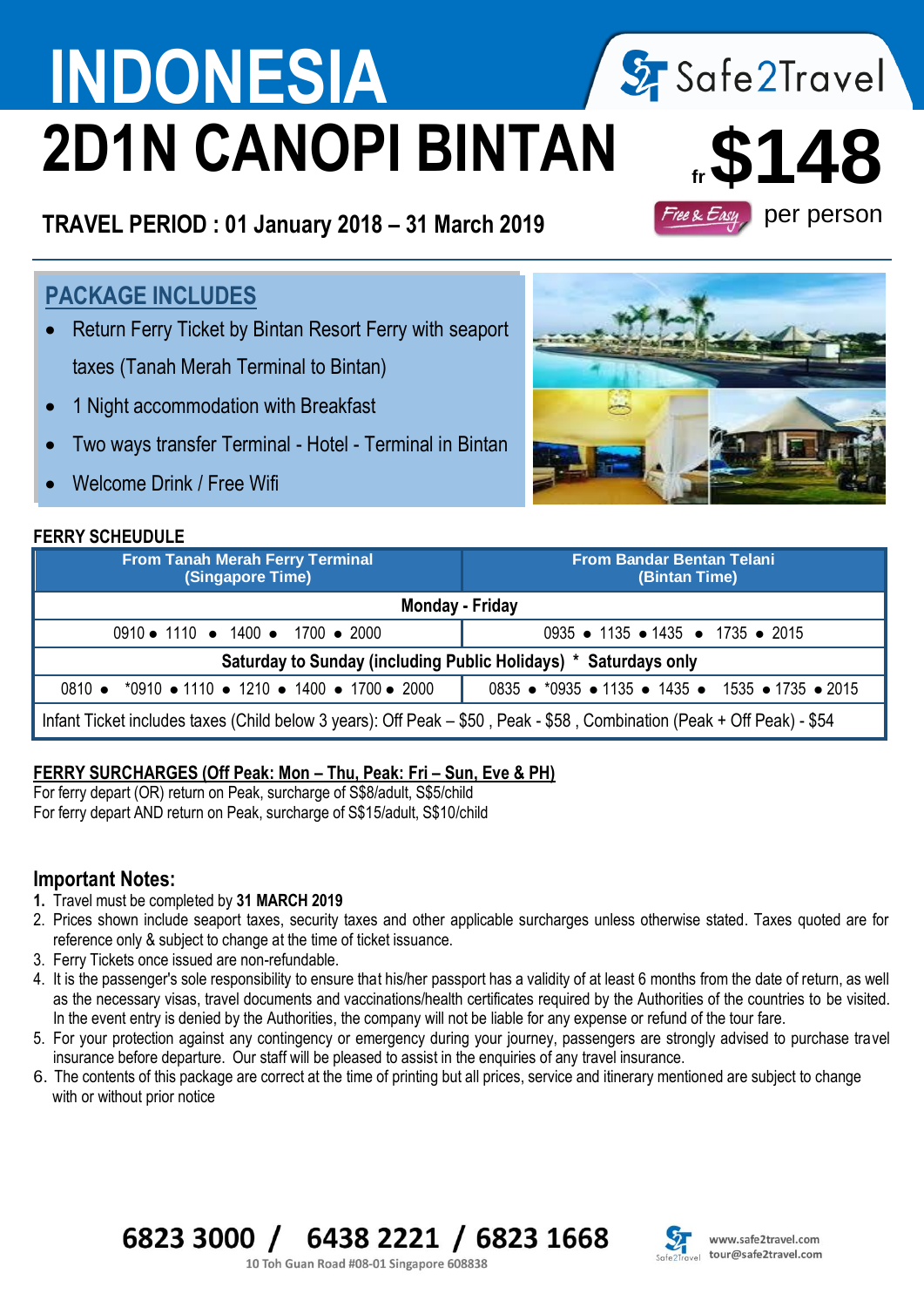|                                                                           | <b>ADULT</b>  |             |                                 | <b>CHILD (Below 12yrs old)</b> |                           |                         |
|---------------------------------------------------------------------------|---------------|-------------|---------------------------------|--------------------------------|---------------------------|-------------------------|
| <b>GARDEN TENTS</b>                                                       | <b>SINGLE</b> | <b>TWIN</b> | 3 <sup>rd</sup><br><b>ADULT</b> | <b>TWIN</b>                    | <b>WITH</b><br><b>BED</b> | <b>NO</b><br><b>BED</b> |
| <b>Normal Season</b><br>Weekday [Sun - Thu]                               | \$248         | \$148       | \$118                           | \$138                          | \$78                      | \$58                    |
| Extension Night + Breakfast [per person per night]                        | \$180         | \$90        | \$50                            | \$90                           | \$30                      | \$15                    |
| <b>Normal Season</b><br>Weekend [Fri - Sat]                               | \$318         | \$188       | \$128                           | \$178                          | \$88                      | \$68                    |
| Extension Night + Breakfast [per person per night]                        | \$240         | \$120       | \$50                            | \$120                          | \$30                      | \$15                    |
| <b>Shoulder &amp; Peak Season</b><br>Weekday [Sun - Thu]                  | \$318         | \$198       | \$128                           | \$188                          | \$88                      | \$58                    |
| Extension Night + Breakfast [per person per night]                        | \$260         | \$130       | \$50                            | \$130                          | \$30                      | \$15                    |
| <b>Peak Season</b><br>Weekend [Fri - Sun, Eve of PH & Public<br>Holidays] | \$378         | \$228       | \$128                           | \$218                          | \$88                      | \$68                    |
| Extension Night + Breakfast [per person per night]                        | \$300         | \$150       | \$50                            | \$150                          | \$30                      | \$15                    |
| <b>SAFARI TENTS</b>                                                       | <b>SINGLE</b> | <b>TWIN</b> | 3 <sup>rd</sup><br><b>ADULT</b> | <b>TWIN</b>                    | <b>WITH</b><br><b>BED</b> | <b>NO BED</b>           |
| <b>Normal Season</b><br>Weekday [Sun - Thu]                               | \$268         | \$168       | \$118                           | \$158                          | \$78                      | \$58                    |
| Extension Night + Breakfast [per person per night]                        | \$210         | \$105       | \$50                            | \$105                          | \$30                      | \$15                    |
| <b>Normal Season</b><br>Weekend [Fri - Sat]                               | \$338         | \$208       | \$128                           | \$198                          | \$88                      | \$68                    |
| Extension Night + Breakfast [per person per night]                        | \$260         | \$130       | \$50                            | \$130                          | \$30                      | \$15                    |
| <b>Shoulder &amp; Peak Season</b><br>Weekday [Sun - Thu]                  | \$338         | \$208       | \$128                           | \$198                          | \$88                      | \$58                    |
| Extension Night + Breakfast [per person per night]                        | \$280         | \$140       | \$50                            | \$140                          | \$30                      | \$15                    |
| <b>Peak Season</b><br>Weekend [Fri - Sun, Eve of PH & Public<br>Holidays] | \$398         | \$238       | \$128                           | \$228                          | \$88                      | \$68                    |
| Extension Night + Breakfast [per person per night]                        | \$330         | \$165       | \$50                            | \$165                          | \$30                      | \$15                    |
| <b>GLAMPING DELUXE TENTS</b><br>(With Jaccuzi & 1 Electric Scooter)       | <b>SINGLE</b> | <b>TWIN</b> | 3 <sup>rd</sup><br><b>ADULT</b> | <b>TWIN</b>                    | <b>WITH</b><br><b>BED</b> | <b>NO BED</b>           |
| <b>Normal Season</b><br>Weekday [Sun - Thu]                               | \$368         | \$218       | \$118                           | \$208                          | \$78                      | \$58                    |
| Extension Night + Breakfast [per person per night]                        | \$300         | \$150       | \$50                            | \$150                          | \$30                      | \$15                    |
| <b>Normal Season</b><br>Weekend [Fri - Sat]                               | \$428         | \$258       | \$128                           | \$248                          | \$88                      | \$68                    |
| Extension Night + Breakfast [per person per night]                        | \$360         | \$180       | \$50                            | \$180                          | \$30                      | \$15                    |
| <b>Shoulder &amp; Peak Season</b><br>Weekday [Sun - Thu]                  | \$448         | \$258       | \$128                           | \$248                          | \$88                      | \$68                    |
| Extension Night + Breakfast [per person per night]                        | \$380         | \$190       | \$50                            | \$190                          | \$30                      | \$15                    |
| <b>Peak Season</b><br>Weekend [Fri - Sun, Eve of PH & Public<br>Holidays] | \$498         | \$288       | \$128                           | \$278                          | \$88                      | \$68                    |
| Extension Night + Breakfast [per person per night]                        | \$430         | \$215       | \$50                            | \$215                          | \$30                      | \$15                    |

6823 3000 / 6438 2221 / 6823 1668



10 Toh Guan Road #08-01 Singapore 608838